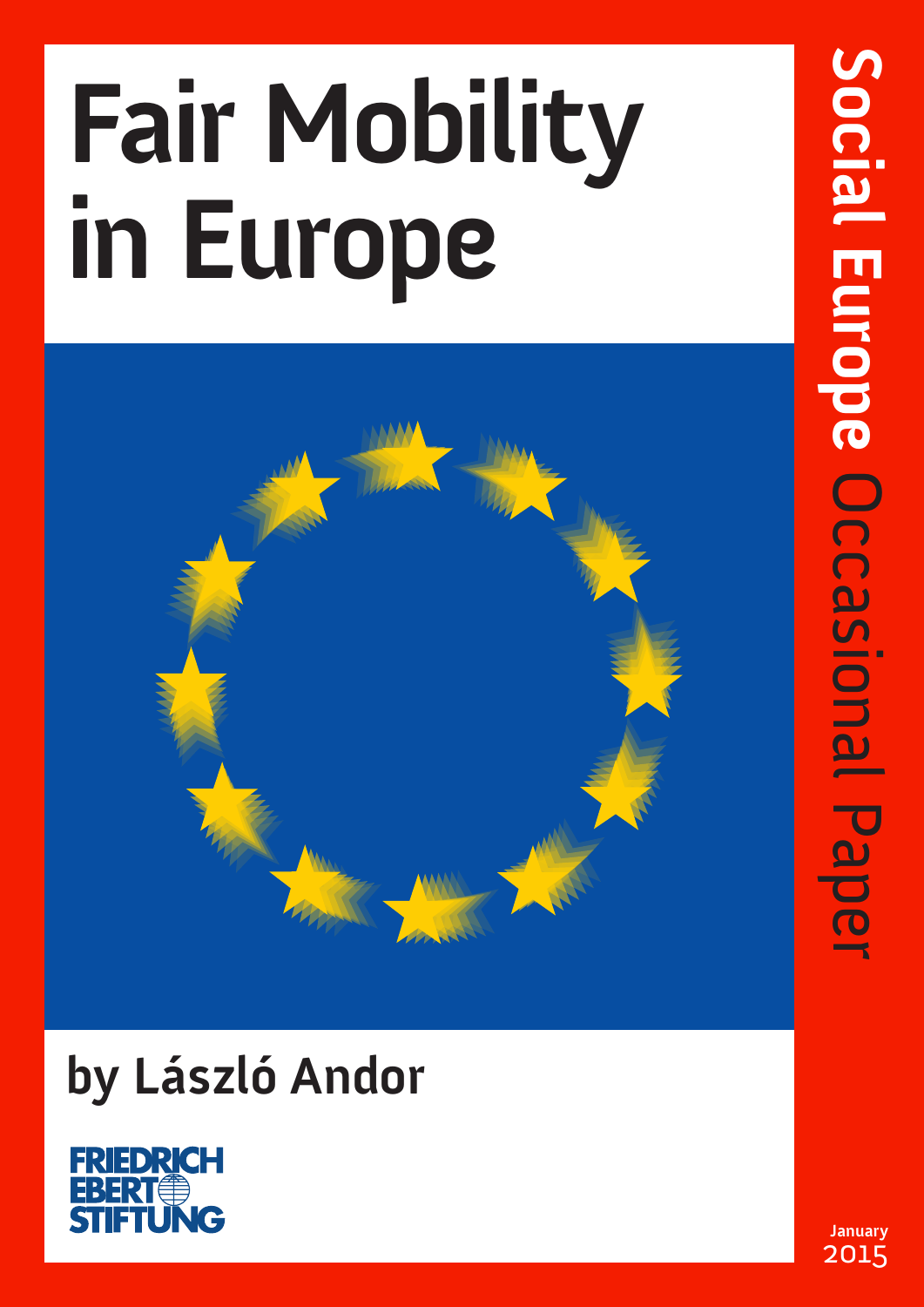### **Fair Mobility In Europe**

#### **Threat or opportunity?**

Free movement of labour and migration/immigration have been hotly debated recently, notably during election campaigns. Some of these discussions and even political initiatives ignore important facts and arrive at unrealistic, unpractical or unfair conclusions. This paper argues that labour mobility in the EU is an opportunity rather than a threat, and concludes, with practical examples, that a lot can be done without EU treaty change to manage migration better.

#### **Mobility and its discontents**

Labour mobility should be a win-win game for all involved. Workers have more job opportunities than they would have in a restricted geographical space. Companies can recruit from a wider circle than just from within their national boundaries. Receiving countries enjoy higher rates of growth; sending countries benefit from remittances - and a more experienced workforce once some of the migrants return.

In the real world, however, these advantages materialise in an imbalanced way and associated with various costs, tensions and controversies. Migration has transaction costs, families are disrupted, workers become vulnerable in a less wellknown environment, people may end up in jobs for which they are overqualified, and the risk of undeclared employment may also increase.

For all these reasons, EU policy in recent years has not only aimed at "removing barriers" but also at creating greater transparency in the labour market and improving the legal framework. A prime goal has been to help member states, regions and municipalities deal with the aftermath of tensions related to mobility either on the sending or the receiving side.

#### *More and more workers on the move*

The EU was bound to have more discussions on mobility than before since the volume of labour mobility has practically doubled following the enlargements to the east of 2004 and 2007 (although leading only up to about 3 per cent of the total EU labour force working in a Member State outside their country of origin).

Disparities in wages have been assumed to be and also observed as a main factor driving labour mobility but other shorter-term factors such as the level of unemployment, the availability of vacancies, political developments, social cohesion, and the overall expectations concerning all of these play a role.

The post-2007 financial crisis (and especially the 2009 recession) reduced mobility temporarily but affected the directions of population movements in Europe. South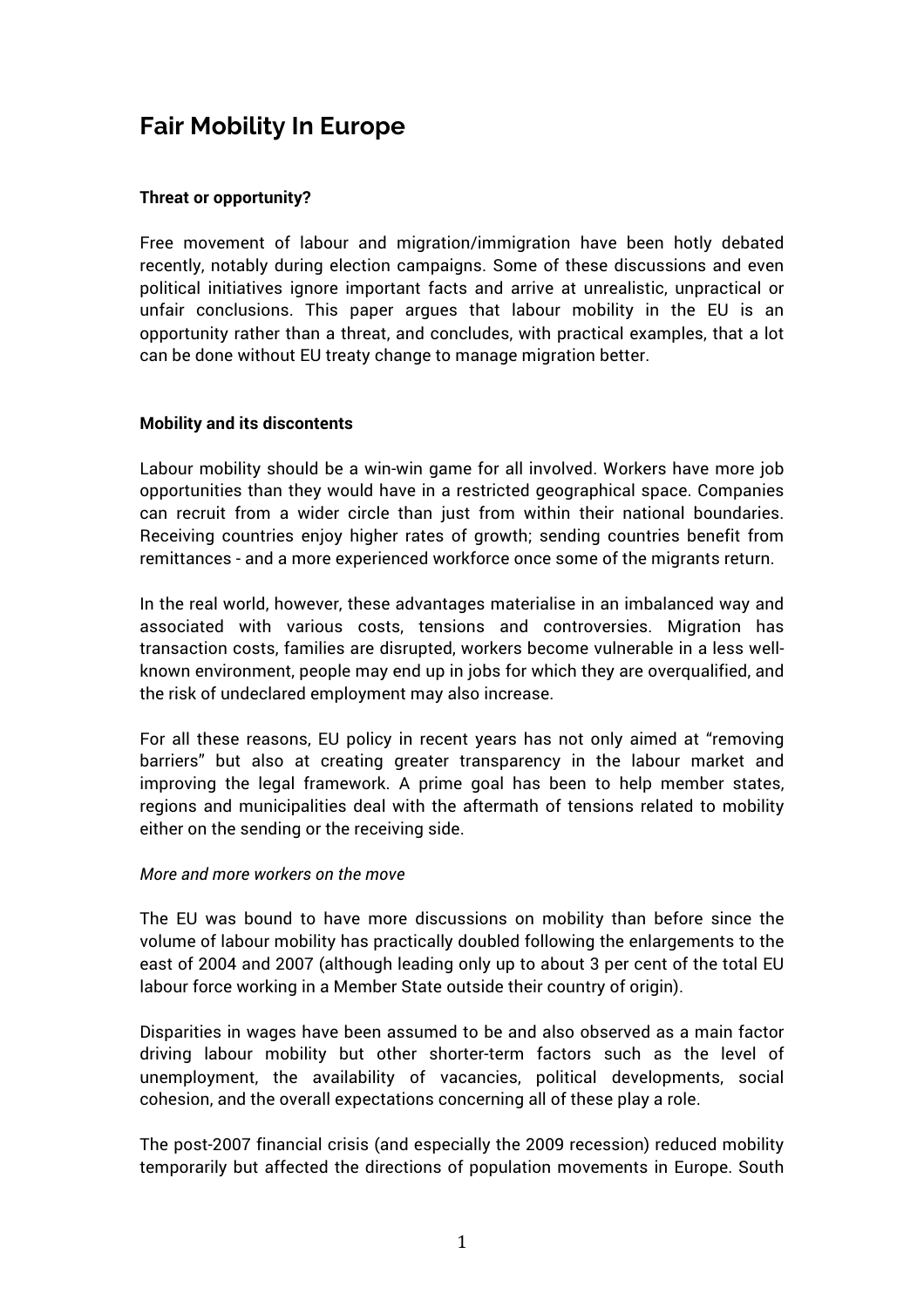to north migration has markedly increased while remaining far below east to west mobility in absolute numbers. People do not only migrate from the Eurozone periphery to the northern EU countries but also to non-EU countries where language connections make it easier to start a business or get a job.

With increased migration from south to north, the profile of migrants has also changed. The new migrants tend to have higher levels of education and they are less likely to be overqualified for the job they get than their eastern European peers.

#### **Equal rights for all?**

Coordinating social security and ensuring that all mobile workers are fairly covered is a key element in our approach if one is to preserve mobility as a win-win game. In the EU, one cannot defend the right of workers to free movement without ensuring that mobile workers don't lose social security coverage and don't end up in inferior or outright discriminatory jobs.

If the concept of EU citizenship means anything, then the adult population cannot be separated on the one hand into migrants who are only entitled to income from employment (plus perhaps some work-based benefits) and on the other hand nationals (with income from employment and all types of benefits, including tax credits, housing benefit etc.).

This, however, does not mean that there should or would be free movement between different welfare systems. The access to social benefits in a country other than your country of origin is strongly linked to employment. EU law does not oblige member states to support citizens of other countries if they have not worked there, unless they are a family member of a worker or "habitually resident" in the host country - a status gained only by meeting strict criteria.

That social rights cannot be detached from mobile labour in the European Union has also been demonstrated in the debates on posted workers, especially since enlargement to ten east European countries. Posted workers are sent to another country to work by their employer on a temporary basis. By definition, they are not integrated into the local labour market and society, and therefore their social security arrangements remain within their home countries.

#### *Abuse and controversy*

The regulatory framework of 'posting' is special because it is based not on the free movement of people but on the freedom to provide *services*. Since these differences gave rise to various forms of abuse and controversial practices, the European Commission in 2012 put forward an enforcement directive, which was adopted two years later.

Better enforcement of existing rules can help eliminate abuse and prevent controversies in other fields. If, for example, companies use their power to prevent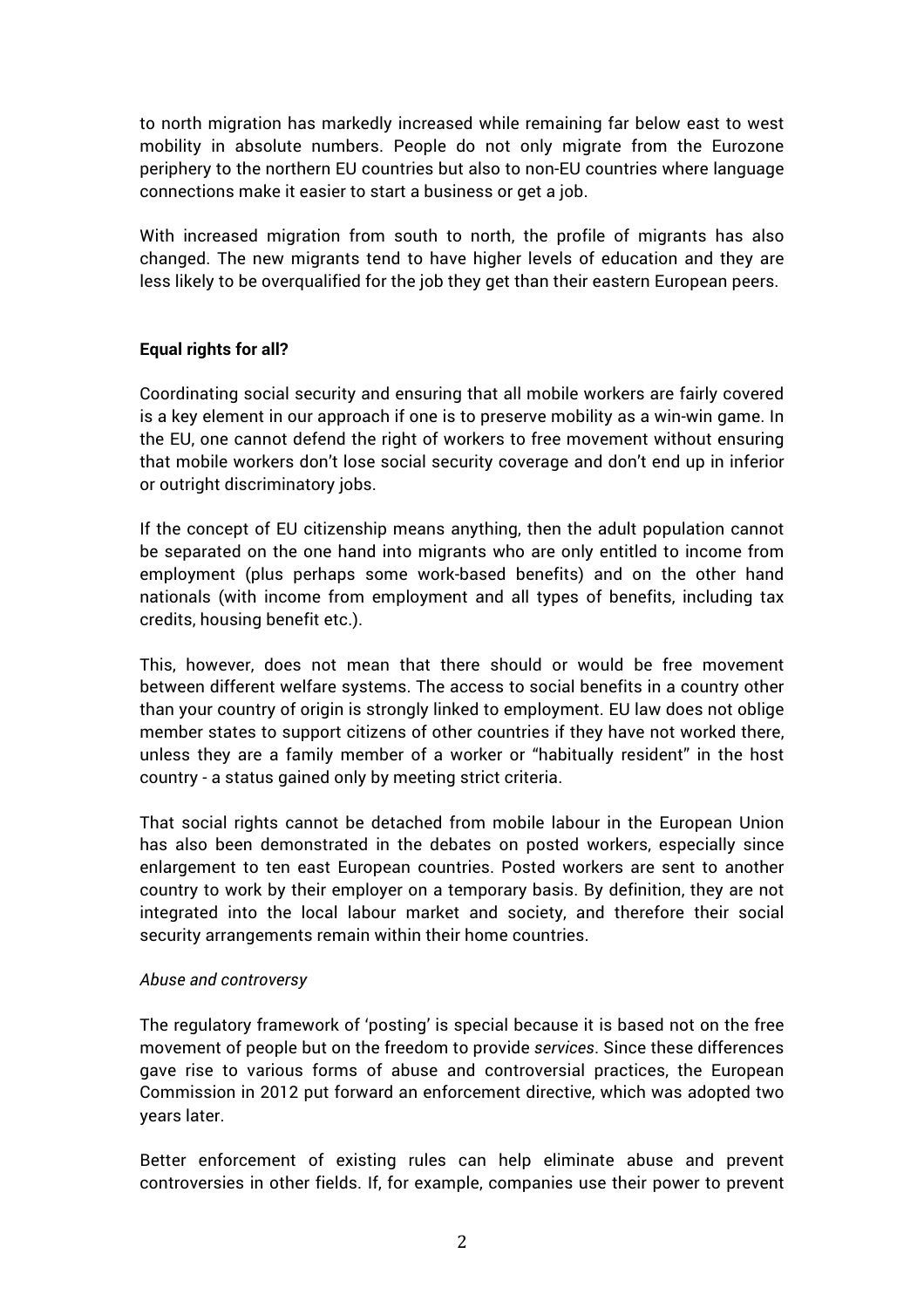EU migrants from organizing, there should be intervention to stop such abuse. If some employers abuse the Temporary Agency Work Directive and make workers "redundant" after three months in order to avoid equal treatment requirements, there should be ways to sort this out.

The point is that it is equal treatment, including ensuring equal social rights, that creates fairness, and not the opposite. However, it is one thing to defend the right to free movement (together with associated social rights) as something that belongs to all citizens, and another one to manage migration better. Working on the second should be possible without calling the first into question.

#### **The UK confuses itself – and all others**

There are many debates in Europe about the free movement and migration but the UK debate is by far the most vivid. However, it sometimes brings more confusion than clarity. Viewed from the continent, the UK debate seems distorted and unfair for many reasons.

First, the mainstream parties are failing to resist the pressure from UKIP (UK Independence Party), which portrays EU migrants solely as a burden economically and socially. It's a well-known fact, however, that EU migrants are more likely to be in employment than the domestic population, and also significantly more so than non-EU migrants. The adjective "hard working" is often preserved for the indigenous population to contrast it with ("lazy", "scrounging") EU migrants.

The employment of workers from other EU countries is regularly discussed in the context of "immigration" ignoring the different legal base for entry and employment of EU and non-EU workers and hiding the incontrovertible evidence that the UK has consistently received more "immigrants" from non-EU countries than from the EU.

#### *The migrants are changing*

Many people have lived with large numbers of Polish "immigrants" but recent discussion often (especially one year ago when transitional arrangements expired) focused on Romanian and Bulgarian citizens. No explanation is ever given that RO/BG citizens cannot be expected to arrive on a comparable scale to that of Poles. Speculative discussions and actual proposals often simply linked immigration to the (past and future) enlargements of the EU without mentioning that the recent rise in migration is from the crisis-hit southern region of the Eurozone.

Another argument is that, when EU leaders drew up the initial rules, they were not expecting the EU to be so large and diverse. Yet the EU directive that regulates free movement and social security coordination was adopted as late as the 29 April 2004, just a few days before ten countries joined the EU. $^{\rm 1}$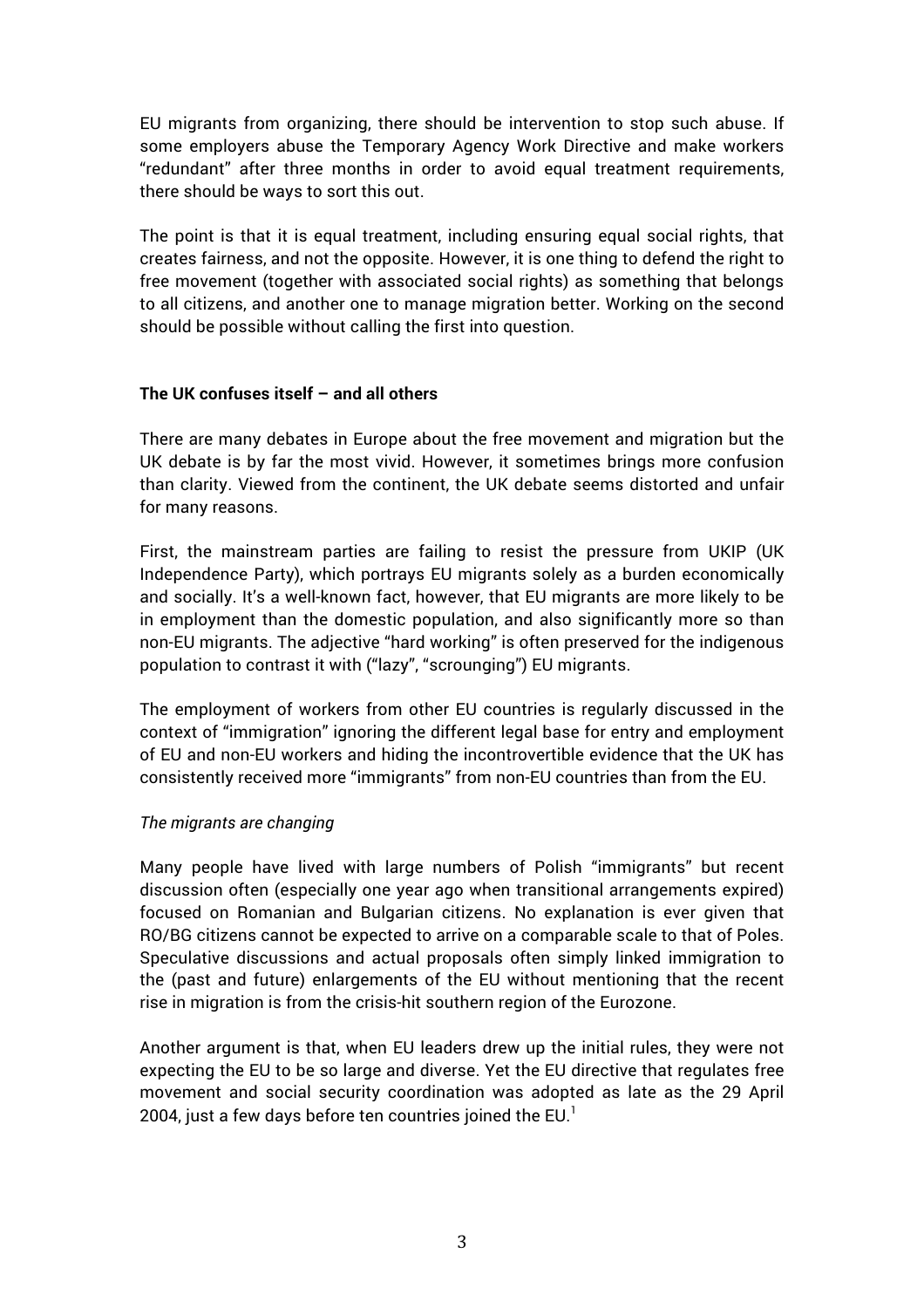Reciprocity is virtually absent from most immigration debates in Britain, which ignore the very high numbers (1.8 - 2m) of British people working or living in other EU countries. Curiously, it is sometimes mentioned that a comparable number of British people receive unemployment benefit on the continent than other EU nationals in the UK, but such facts never impact on the debate, which is driven by emotions, and more precisely, prejudice.

#### **Ratcheting up the UK policy response**

The UK's experience of exceptionally high levels of immigration in the last two decades has produced a government commitment to reduce the overall numbers coming in. Such targets, however, would not have emerged without the increasing popularity of UKIP, which created a link between anti-EU and anti-immigration sentiments and politics.

Given the unexpectedly high levels of (mainly Polish) immigration from Eastern Europe, and the importance of the free movement principle for the EU in general, UKIP managed to instrumentalise migration in order to serve their overall anti-EU campaign.

While UKIP demands direct controls, a ceiling, over how many other EU citizens can work in the UK David Cameron's recent proposals (28 November 2014) focus instead on the conditions and circumstances of residence and employment. This more practical (rather than ideological) approach recognises that Germany and other countries would be highly unlikely to agree with arbitrary limits on EU labour mobility but it comes at the cost of presenting discrimination against EU migrants as a possible way forward. Migrant workers already have fewer entitlements than UK citizens, but are now expected to accept further discrimination, e.g. that they would not get child benefit if their children did not live with them, despite paying the same taxes and social security contributions as indigenous workers.

#### *Push and pull*

This new UK effort at mainstreaming discrimination is consistent with its recent official position on the posting of workers. The UK was reluctant to agree with a new directive put forward to improve enforcement of the existing EU safeguards against social dumping. However, it is easy to conclude that if workers from poorer regions are not treated equally - even if employed side by side with native employee - it is even harder to address concerns about either social cohesion or the so-called push factors that encourage many to leave their home region.

Though the philosophy of the "Cameron package" is mainly about weakening the *pull* factors for migration, the UK could have done (and still could do) more to weaken the *push* factors. Unfortunately, the coalition has been doing the opposite. Up to 2011, the UK government rightly spoke about the "remorseless logic" of the Eurozone's need to move towards fiscal union in order to exit the current crisis. Since then it has sided with a different argument in the European Council, focusing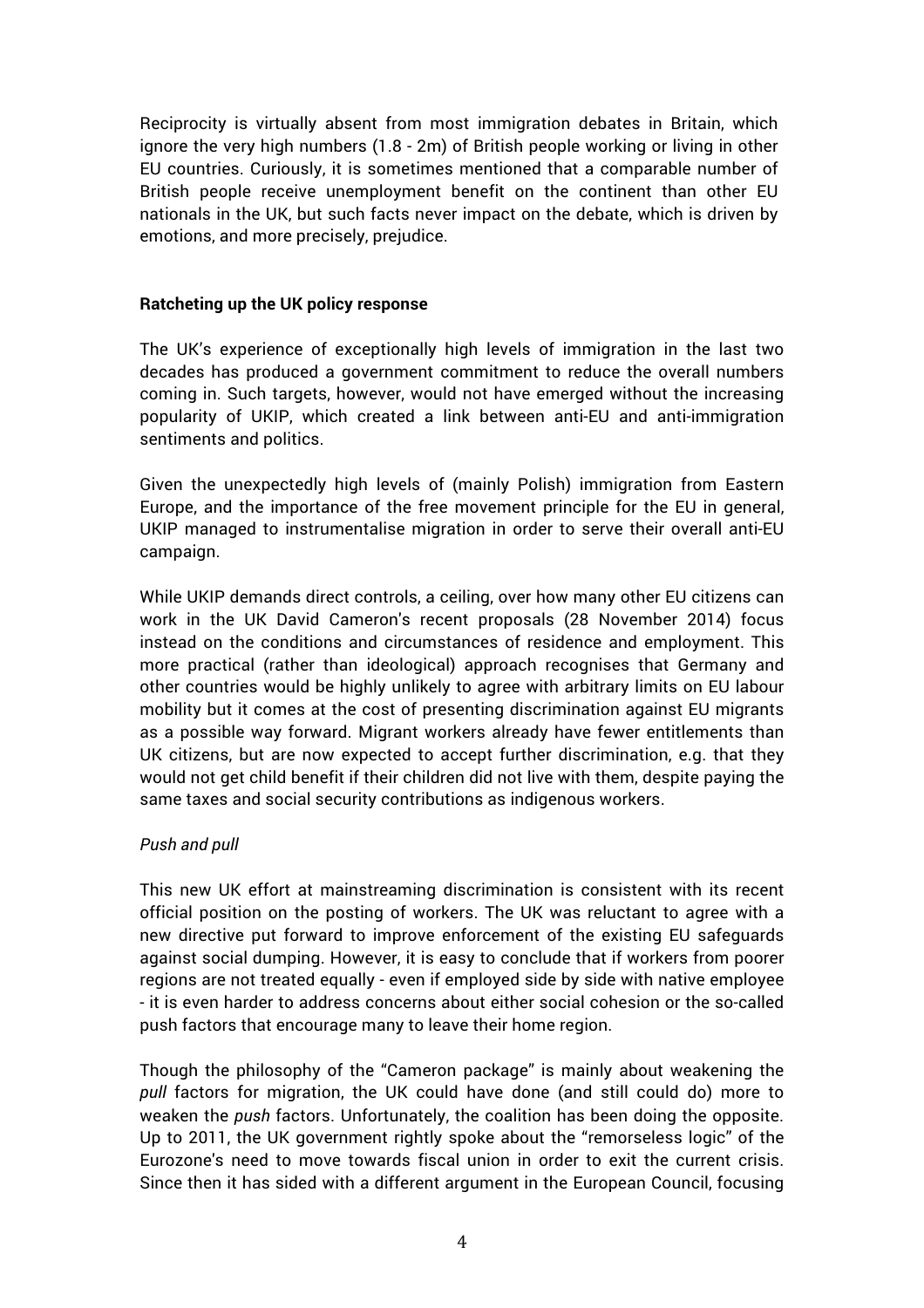on "competitiveness" and pushing for internal devaluation in deficit countries, thus contributing to recession and high unemployment – that, in turn, result in the recent rise of migration from south to north.

Together with three other countries (Germany, Netherlands and Sweden), the UK was also behind the successful effort to cut the EU budget and, crucially, funding for a cohesion policy, which is the key instrument for creating economic activity and employment in the less developed EU countries and regions. That's an own goal in the migration debate.

#### **Ensuring fair mobility in the EU**

Despite occasional controversy, scepticism, animosity and even welfare chauvinism, the EU has maintained a positive attitude towards labour mobility, beyond simply insisting on the right to free movement. The European Commission's April 2012 Employment Package outlined the vision of a genuine pan-European labour market; in a supplementary Youth Employment Package (December 2012) it repeatedly highlighted the potential benefits of cross-border mobility.

By ascribing a strategic importance to labour mobility, the European Commission confronted two common fallacies. One is that immigration might be a cause of unemployment, and the other that labour mobility can play a dominant role in addressing imbalances within the EU and especially inside the Eurozone.

In the wake of the employment package, several initiatives have been launched to tackle problems arising from closer labour market integration in the EU. Proposals were made to create a cross-border network of Public Employment Services, to reinforce EURES (the EU employment service and its website), and to establish a EU platform against undeclared work (this may turn out to be an initial step towards an EU labour inspection agency).

Three important legislative achievements point towards a better functioning European labour market. First, a directive about the exercise of the rights of mobile workers (adopted April 2014), then a directive about the portability of occupational pensions (adopted April 2014), and, finally, an enforcement directive about the posting of workers (adopted May 2014).

While at EU level the focus has been on improving the legislative framework and the institutional infrastructure of mobility, member states also responded actively to local challenges. The German government established a fact-finding committee and mobilized national resources to help affected cities and regions. In the Netherlands, we have seen a big effort to combat undeclared work.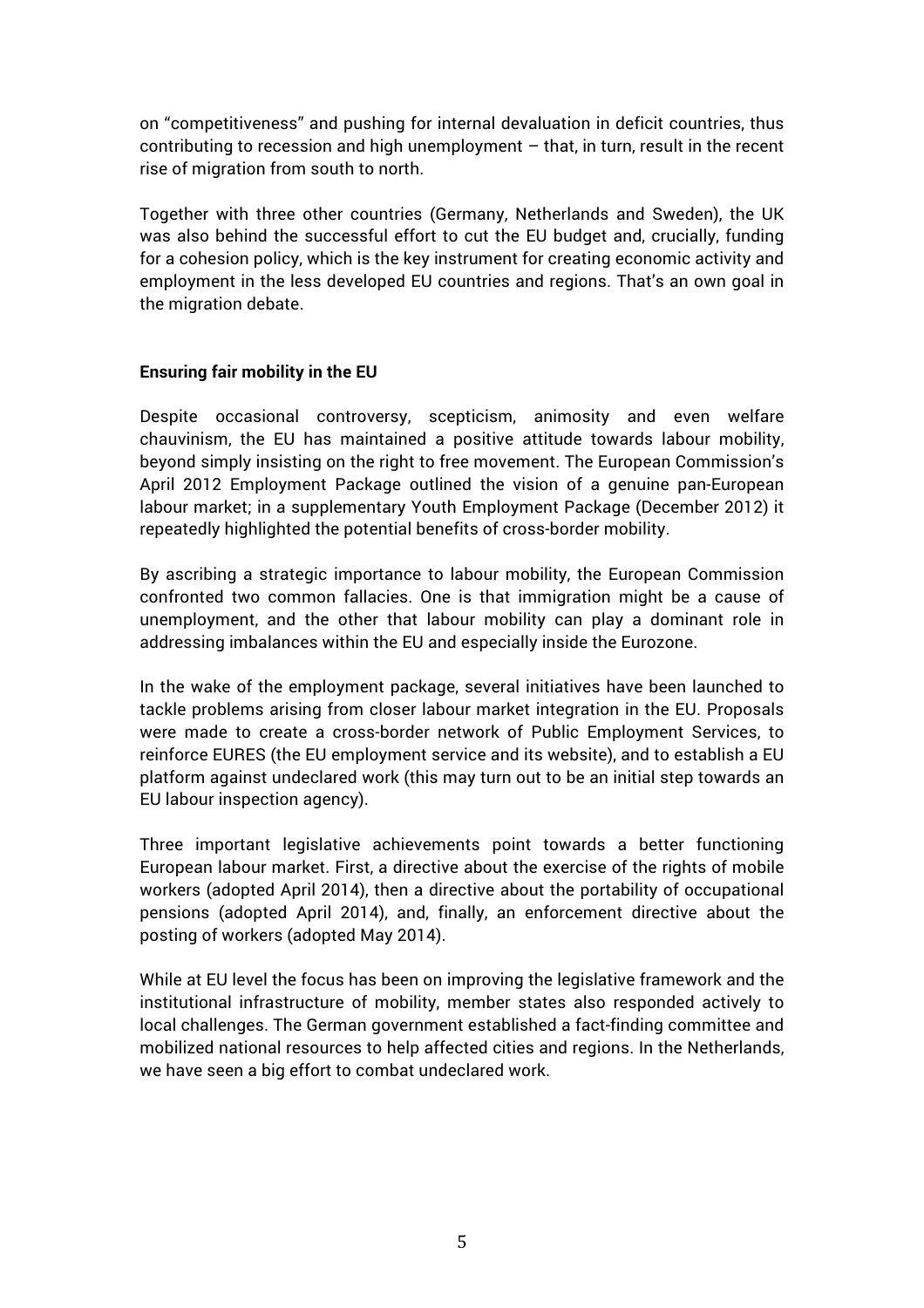#### *The UK is not the only one*

These examples show that it is not only the UK where experts and politicians have been thinking about ways to manage migration better. They also prove that there is scope for steps that can be made within the strictly national context without questioning the right to free movement and without opening the door to discrimination.

There is also scope to manage migration and mobility better at the EU level. However, for that, mobility has to be analyzed in a broader context of imbalances and convergences. New proposals can be built on various ideas and suggestions that have already been adumbrated in recent years. They are partly of a legal and partly of a financial nature.

#### **Portability of unemployment benefit**

First, EU law could provide greater clarity in the coordination of social security regimes to help both job-seekers and the receiving countries at the same time. For instance, since May 2013, the European Commission has been floating the idea of creating a rule that migrant job-seekers are covered by unemployment insurance for a standard period of, say, six months $^2$  after losing a job. Currently, member states can choose anything between 3 and 6 months, and most migrant job-seekers turn to their host state for support.

A more uniform rule about portability - receipt of benefit from the Member State where the person lost their job even if he/she lives or seeks work in another - would be better understood by job-seekers as well as by the Member States. Of course one would not rely on Slovak unemployment benefit when looking for a job in Germany, and not even on Danish benefits when making similar efforts in Croatia. Nor does this imply that benefit levels need to converge.

Nevertheless, a new rule could address concerns about the fairness of supporting foreign job-seekers, while avoiding the problems that arise when someone is not covered at all while being unemployed abroad. A harmonisation of this type would also raise questions about the models of countries, like Hungary, where the duration of unemployment benefit is too short (90 days only in the Hungarian case). It is with such incremental changes that the legislation of Social Europe is built.

#### *Looking further ahead*

The portability of unemployment benefit should not be confused with the concept of an EMU unemployment insurance scheme. The first applies to the EU as a whole, while the second, as a fiscal stabiliser, would make sense for the Eurozone (and for others on a voluntary basis). The first would certainly not need Treaty change, while in the case of automatic fiscal stabilisers it depends on the model chosen.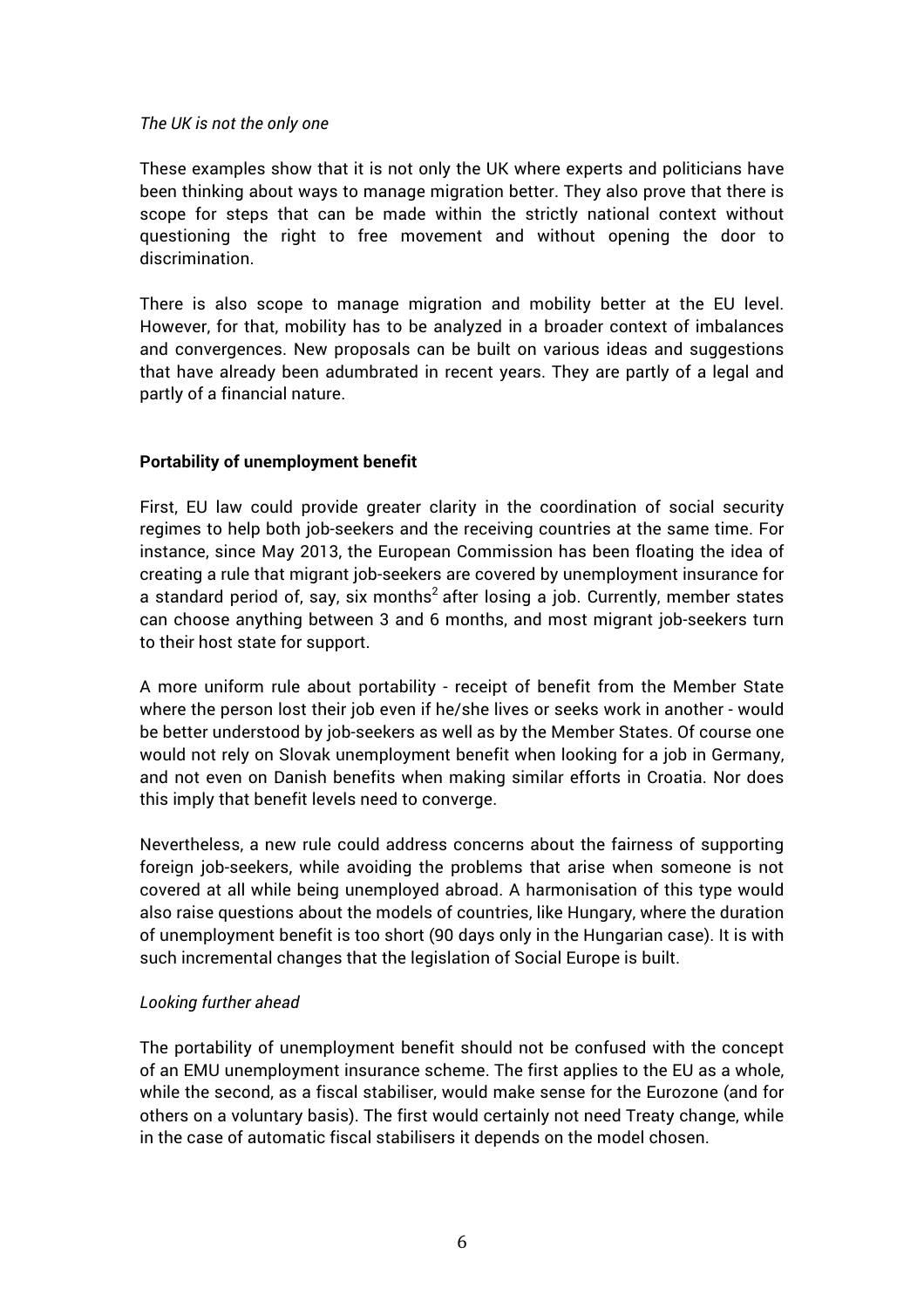However, the idea of EMU unemployment insurance is not irrelevant even for the UK, and it should be seen in a positive light. This would act as a mechanism to stabilise support for the unemployed in countries experiencing a downturn inside the Eurozone, thus also sustaining aggregate demand and, through that, the overall growth and employment potential would improve - encouraging and assisting lower skilled, lower income workers to find employment locally.

#### **An EU migrant fund to boost integration**

Another widely-discussed idea is that there should be a European fund to support migration. This seems all the more relevant since, as preliminary results of recent research by Eurofound on the impact of mobility on public services revealed, integration costs and other problems arise mainly at a subnational level, within local communities.

Municipalities may need more support to integrate children of migrants or to prevent/deal with various social problems. While, for example, homelessness did not emerge with EU enlargement in the UK and other richer countries, it is true that migrants are over-represented among the homeless. Some additional fiscal and institutional capacity would certainly improve the prospects for many of these migrants to remain in (or return to) decent employment.

The reality is quite contrary to the popular assumption that poorer migrants are free-riding on the welfare systems of the receiving countries. The point is not to spend more on poor migrants but to invest in ensuring that all working age EU migrants can participate in economic activity.

#### *Getting the budget priorities right*

In reality, there is a EU fund to support EU migration - the European Social Fund (worth about 8 per cent of the EU budget) and the European Commission has been actively encouraging member states to use the ESF for the purpose of easing integration into the labour market and society. When the new EU budget was drafted in 2011, the Commission did not propose a separate fund for managing migration because the need to do so was not voiced (even by the UK). It was also the case because the general philosophy has always been to keep the ESF a universal fund whose main spending priorities can be defined by beneficiary countries and regions themselves.

On the other hand, there are examples of compartmentalisation within the ESF such as the Youth Employment Initiative, which is an envelope created to support the introduction of the EU wide Youth Guarantee. If member states want to have a migration fund as many have advocated, then the half time budget review of the 2014-7 MFF might indeed be the time to create one supporting those communities that take in higher numbers of migrants.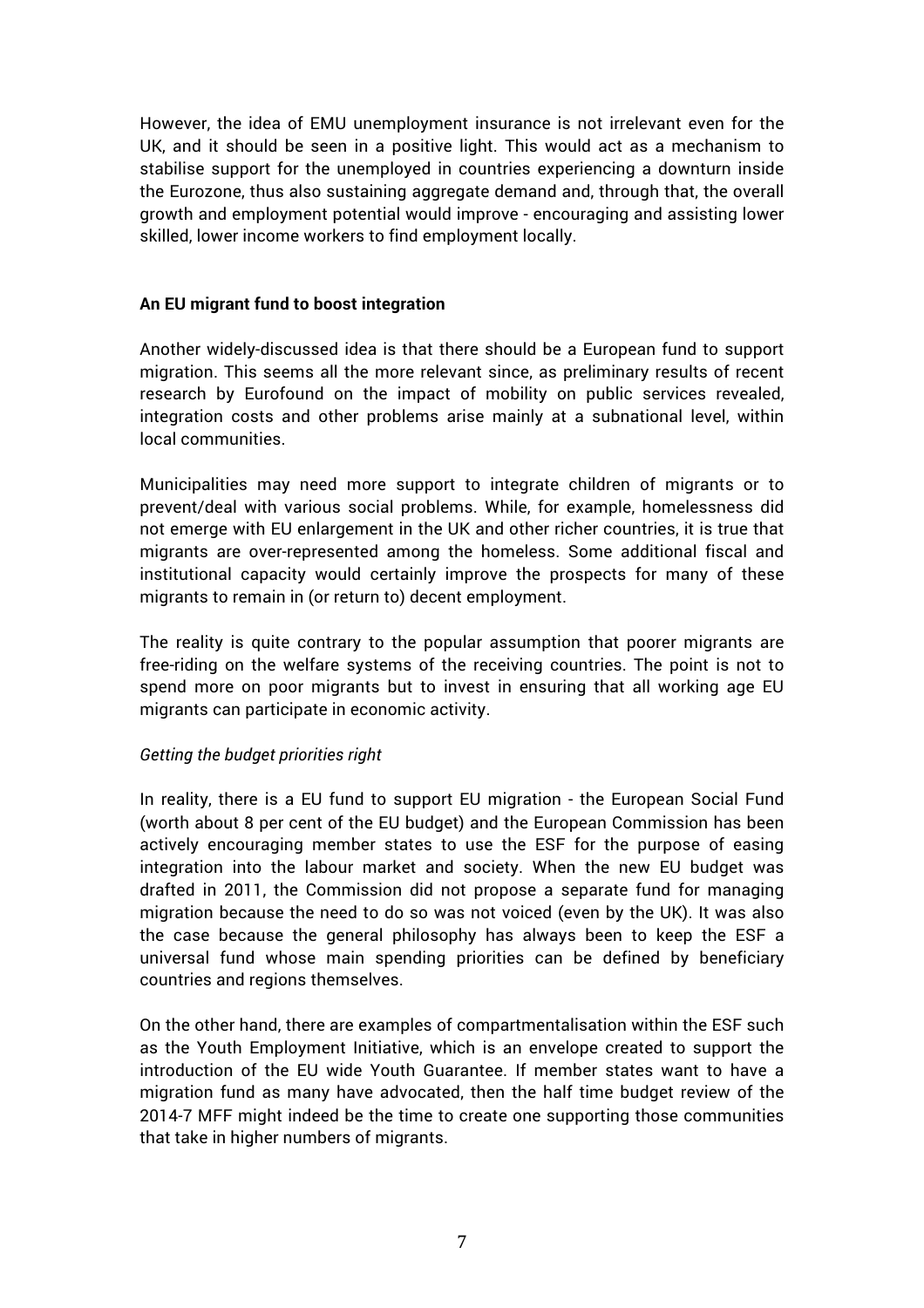#### **Solving the problems best at home**

Push factors are often discussed when people contemplate ways to bring more fairness into mobility inside the EU. And this is not wrong, since these factors prevailing in countries of origin and affecting potential migration are not entirely exogenous in Europe. The EU should not restrict free movement, but should strive to reduce the number of people who want to migrate out of despair. The stronger the role professional ambition plays in migration (as opposed to economic and political ones), the greater chance we have to improve both the quality of and satisfaction with mobility.

Indeed, more can be done to ensure that the EU financial instruments available for creating prosperity and opportunities in less developed regions are used better and more efficiently and thus reduce migration push-factors. It is not true that it is primarily in the new member states where there are problems with the absorption of EU funds - though it is the case that, in countries such as Romania, neither the speed nor the quality of absorption has been encouraging. Better absorption of EU funds on the EU (and Eurozone) periphery would certainly help create prosperity locally and reduce incentives for mobility.

Those who make a close connection between the use of EU funds and migration often ask the question if the unused funds could be diverted to the countries of migrants' destination in order to help their integration there. It is better to avoid this by ensuring there is a more effective method for managing funds than under conventional shared management. A MFF review could establish a system of direct management that could be introduced (well before the threat of taking funding away) when it is shown that the management system of the beneficiary member state is falling down.

#### **Cooperative change that makes a real difference**

Treaty change is not necessary for new measures to ensure that labour mobility functions better in the EU and is seen in a more positive light. The examples discussed above show that there are constructive ways to think about improving the conditions of migration and the outcome of labour mobility in the EU. "Constructive" does not mean purely insisting on the status quo and the inherited body of labour law and social security coordination. It means ensuring fairness for all: old and new member states, home and host countries, job-seekers as well as employers.

Beyond mobility, people will only agree with EU cooperation if it is perceived to be fair for all. But fair solutions can only be reached if the analysis and the debates are free of distortion and manipulation. Political leaders should use convincing arguments rather than issue ultimatums when setting priorities, announcing new initiatives and choosing policy instruments.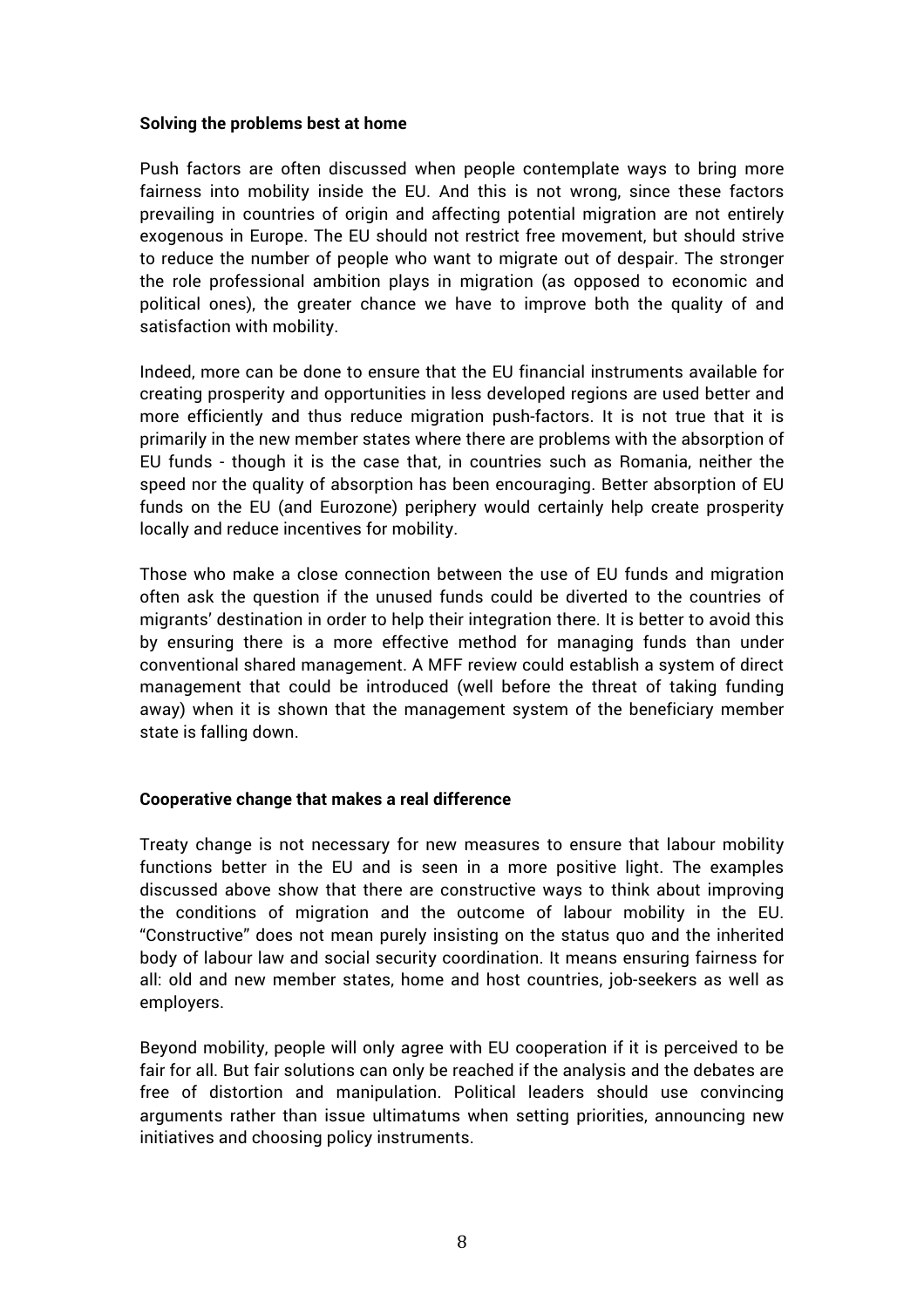While elections often produce new ideas and commitments, new proposals only stand a chance in the EU policy-making process if they are evidence-based, supported by sound analysis and not made up on the back of an envelope.

<sup>&</sup>lt;sup>1</sup> European Parliament and Council *Directive 2004/38/EC* about the right of citizens of the Union and their family members to move and reside freely within the territory of the EU and EEA member states.

<sup>&</sup>lt;sup>2</sup> A six-month stay is allowed in a country by free movement rules, but having just three months income leaves a hole in the system. This hole could be eliminated without treaty change.